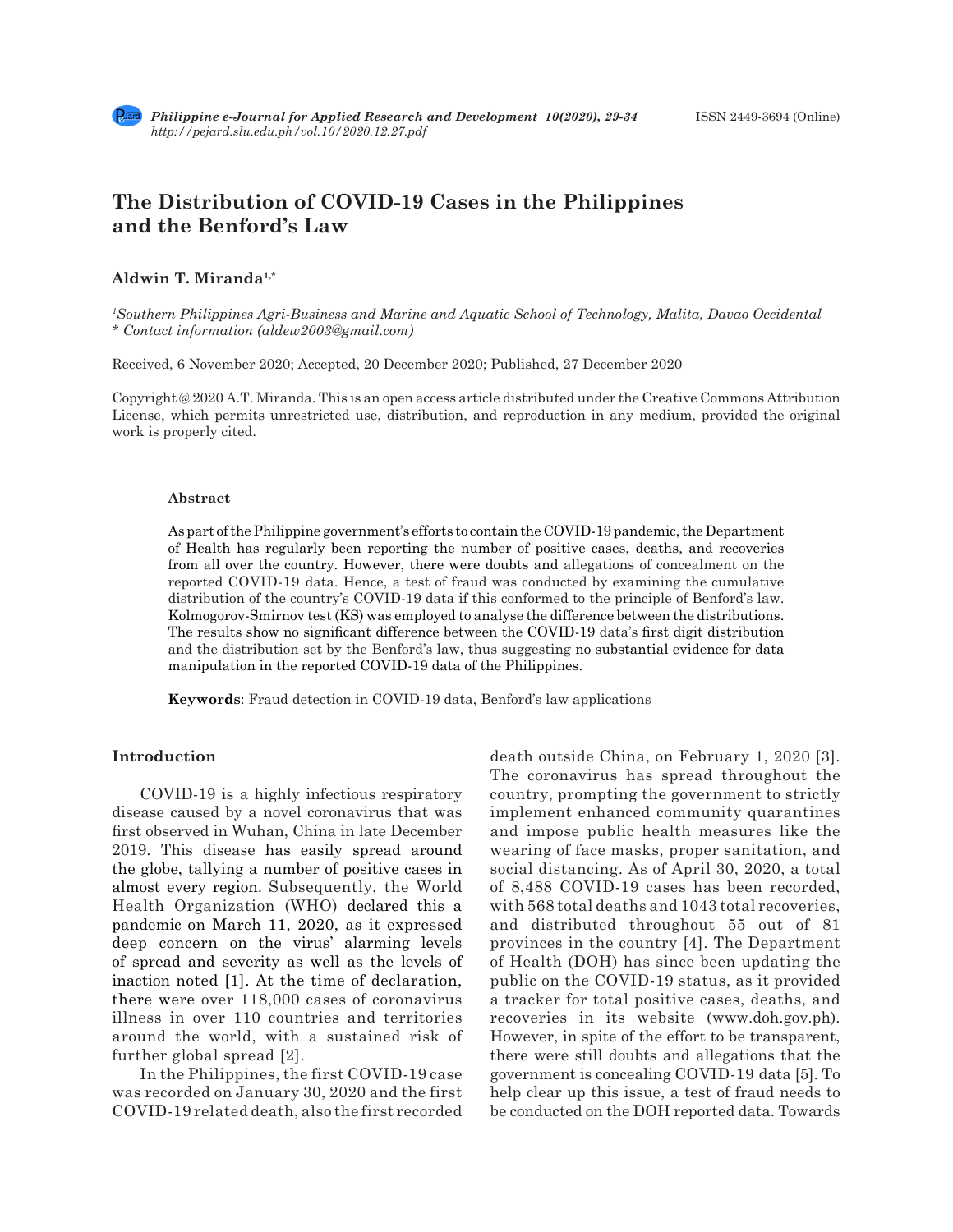this, this study proposes to apply Benford's law in order to determine whether there is substantial evidence indicating that the country's COVID-19 data is fraudulent. Specifically, it will calculate the first digit frequency distribution of the total COVID-19 cases, the total number of deaths, and the total number of recoveries in the Philippines, and then verify whether the observed frequency distributions conform to the Benford's expected distribution.

Benford's law is the observation that in many collections of numbers, be they mathematical tables, real-life data, or combinations thereof, the leading significant digits are not uniformly distributed, as might be expected, but are heavily skewed toward the smaller digits [6]. Digits in statistical data produced by natural or social processes are often distributed in this manner [7]. Benford's law is generally used in detecting fraud and error in data sets of naturally occurring numbers**.** The test is based on the supposition that first, second, third, and other digits in real data follow the Benford distribution while the digits in fabricated data do not [7].  $\mathbf{S}$  magnitude, which correspond to the above requirements (c) and (b), respectively. Likewise, the above requirements (c),  $\mathbf{S}$  $\frac{1}{\sqrt{2}}$ 

Goodman [8] mentioned the requirements for a data set to be compatible with Benford's law, namely: (a) sufficient sample size, (b) large span of number values, (c) positively skewed distribution of numbers, and (d) not humanassigned numbers. Though it seems difficult to decide on an adequate sample size for Benford's law [9], it has been shown that this holds true for data sets containing as few as 50 to 100 numbers [10]. Some authors even illustrated the law using fewer samples  $(n < 50)$  [8] and with COVID-19 data [11]. Moreover, according to Koch & Okamura [12], the spread of COVID-19 demonstrates exponential growth and changes of magnitude, which correspond to the above requirements (c) and (b), respectively. Likewise, the reported COVID-19 data are clearly not 84 human-assigned numbers, unless these were manipulated at some degree. Hence, several studies have applied the Benford's law on COVID-19 data from various countries for more or less the same purpose of establishing possible evidences of data manipulation [12, 13, 14]. were  $F_r = \frac{F_a}{TF_a}$ ,

### **Materials and Method**

This study employed secondary analysis on the reported Philippine COVID-19 data, which cover total number of cases, total number of deaths, and total number of recoveries. Gathered from the Department of Health (DOH) website uency - <u>www.doh.gov.ph/covid19tracker</u>, the data came ected from 83 provinces/cities with at least one case, 49 provinces/cities with at least one death, and many 67 provinces/cities with at least one actual, and many 67 provinces/cities with at least one recovery atical [15]. The data used were those reported as of ereof, April 30, 2020, exactly three months after the ormly first recorded confirmed COVID-19 case in the eavily country. This was also when the first Enhanced for the contrast containing as few and the law and the law using the law using the law using the law using the law using the law using the law using the law using the law using the law using the law using the law using the social several provinces/cities.  $\frac{1}{2}$  for  $\frac{1}{2}$ . The distribution while distribution distribution data do not  $\frac{1}{2}$ .  $\frac{1}{8}$  communty  $\frac{1}{8}$  and  $\frac{1}{10}$ . Was mean in

### **Selection of the First Digit** and  $\frac{1}{2}$  selection of the First Digit

Fixtures<br>  $\frac{1}{2}$  Since the data considered in this study were the reported COVID-19 cases, these must be e the nonzero and non-negative integers. The first digit number is obtained by finding the significand  $\tilde{S}(t)$ . nents  $S(x)$  from the raw data. This is done by moving ford's the decimal point immediately to the right of the large first nonzero digit [16]. For example  $S(329)$  =  $3.29, S(37) = 3.7$ , both with first digit number 3.  $\frac{1}{2}$  must be directle use.  $\frac{1}{20}$   $\frac{1}{20}$ ,  $\frac{1}{20}$ ,  $\frac{1}{20}$ ,  $\frac{1}{20}$ ,  $\frac{1}{20}$ ,  $\frac{1}{20}$  case in the country. This case is the country. This case in the country. This case is the country. This case in the country. This case is t

#### *Community Conserved Frequency Distribution* ult to Observe

*I Service* **Selection Contains** The number of times a particular first digit 0 100 number occurs in the data set is called the  $\text{Pd}$  the absolute frequency (F<sub>a</sub>) and the consolidated  $\text{F}_\text{a}$ 's with of all the first digit numbers is the total absolute ng to frequency  $(TF_a)$ . The observed distribution is the ID-19 relative frequency  $(F_r)$  distribution of the first anges digit numbers of COVID-19 data – total cases, above total deaths, and total recoveries. This is done with the following formula:<br>with the following formula:  $\frac{1}{2}$  studies the number of this studies a particular life must be must be must be must be must be must be must be must be must be must be must be must be must be must be must be must be must be must be must be must b  $\frac{1}{2}$  with the following formula:

where:

 $F_r$  = relative frequency;<br> $F_a$  = absolute frequency

- $F_a$  = absolute frequency in each first digit number;<br>TF<sub>a</sub> = total absolute frequency.
	- $=$  total absolute frequency.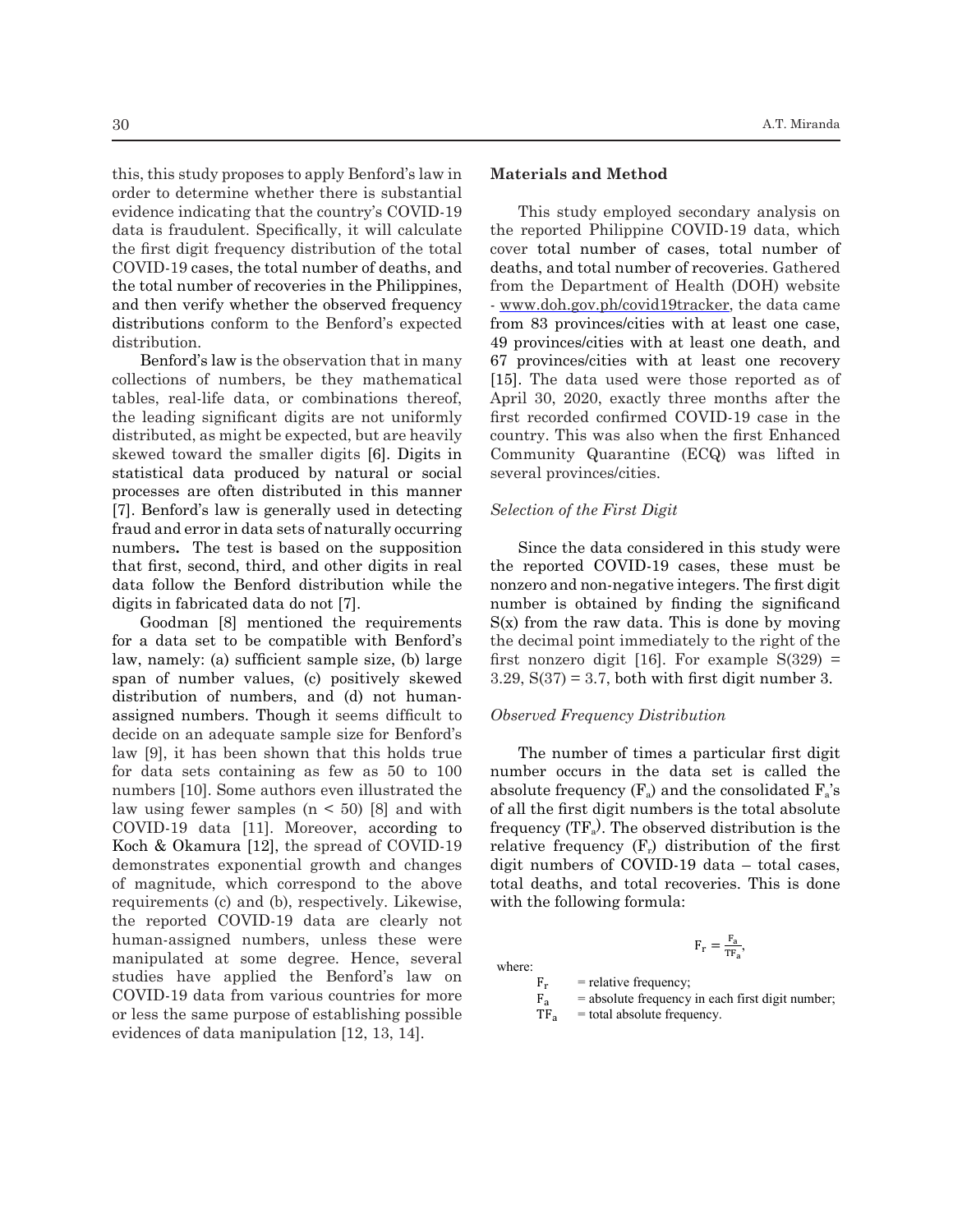#### *Expected Frequency Distribution*

In this study, the expected distribution is the Benford's law on first digit probability. corresponding relationships the Benford's law on first digit probability. The Benford's distribution is derived with the following formula [17]: First Demond's law on first dight provability. Corresponding for

 $P(d) = \frac{\ln(1+\frac{1}{d})}{\ln(10)},$ where:

 $P(d)$  = probability of the occurrence of the digit d;  $=$  the first digit d  $= 1, 2, 3, ..., 9$ .

Hence, the expected frequency distribution is  $\alpha$ shown in the following table: digit  $\frac{1}{2}$ 

|                                 | <b>Table 1.</b> The Expected Frequency Distribution |
|---------------------------------|-----------------------------------------------------|
| of the First Digit Numbers [17] |                                                     |

| $\frac{1}{2}$ and $\frac{1}{2}$ in $\frac{1}{2}$ is a complete $\frac{1}{2}$ in $\frac{1}{2}$ |                                                                             | 0.00. THIS ODSCIVATION IS ALSO THE TO THE                                                                                                                                                                                                                                               |
|-----------------------------------------------------------------------------------------------|-----------------------------------------------------------------------------|-----------------------------------------------------------------------------------------------------------------------------------------------------------------------------------------------------------------------------------------------------------------------------------------|
| First Digit (d)                                                                               | Probability of<br>occurrence in<br>the naturally-<br>generated data<br>sets | total deaths data whose calculated $F_r$ values are<br>$0.33, 0.24, 0.16, 0.06, 0.06, 0.02, 0.02, 0.04,$ and<br>0.06 for the leading digits 1, 2, 3, 4, 5, 6, 7, 8, and<br>9, respectively. Similarly, for the total recovery,<br>the obtained $F_r$ values are 0.33, 0.19, 0.18, 0.09, |
|                                                                                               | 0.30                                                                        | $0.07, 0.03, 0.01, 0.03,$ and $0.06$ for the leading<br>digits $1, 2, 3, 4, 5, 6, 7, 8,$ and $9$ , respectively.                                                                                                                                                                        |
| $\overline{2}$                                                                                | 0.18                                                                        | The corresponding distribution of the $F_r$<br>values for the leading digits in each set of reported                                                                                                                                                                                    |
| 3                                                                                             | 0.13                                                                        |                                                                                                                                                                                                                                                                                         |
| 4                                                                                             | 0.10                                                                        | COVID-19 data is now the observed relative<br>frequency distribution, which was subsequently                                                                                                                                                                                            |
| 5                                                                                             | 0.08                                                                        | compared to the expected frequency distribution                                                                                                                                                                                                                                         |
| 6                                                                                             | 0.07                                                                        | according to Benford's law. The behavior of these                                                                                                                                                                                                                                       |
| 7                                                                                             | 0.06                                                                        | distributions is presented in Figure 1.                                                                                                                                                                                                                                                 |
| 8                                                                                             | 0.05                                                                        |                                                                                                                                                                                                                                                                                         |
| 9                                                                                             | 0.05                                                                        |                                                                                                                                                                                                                                                                                         |
| TOTAL                                                                                         | 1.00                                                                        |                                                                                                                                                                                                                                                                                         |

### 115 digit numbers of the three sets of reported COVID-19 data – total cases, total deaths, and total **Statistical Analysis**

To analyse whether there is a significant difference between the observed frequency distributions and the expected frequency distribution, Kolmogorov-Smirnov (KS) goodness of fit test was employed at 5% level of significance. This test assesses the degree of agreement between an observed distribution and a completely specified theoretical distribution. KS is an exact test, which is sensitive to all characteristics of a distribution including location, dispersion, and shape [18].

#### **Results and Discussion**

Page **3** of **6**

ribution cases, obtain a minimal F<sub>r</sub> values ranges from **natural data sets**, set in a minimal  $\mathbf{r}_1$  values ranges from  $0.01 - 0.08$ . This observation is also true to the The absolute frequencies  $(F_a)$  and the corresponding relative frequencies  $(F_r)$  of the first digit numbers of the three sets of reported COVID-19 data – total cases, total deaths, and total recoveries – are presented in Table 2. For the total cases, the relative frequency  $(F_r)$  of the first digit number 1 is higher compared to other leading digits with  $F_r$  values of 0.31, 0.18, 0.16, 0.10, 0.07, 0.05, 0.08, 0.01, and 0.04 for the leading digits 1, 2, 3, 4, 5, 6, 7, 8, and 9, respectively. As observed, the  $F_r$  values are decreasing as the first digit number is increasing up to the leading digit 4. First digit numbers 5, 6, 7, 8, and 9, in the total total deaths data whose calculated  $F_r$  values are 0.33, 0.24, 0.16, 0.06, 0.06, 0.02, 0.02, 0.04, and 0.06 for the leading digits 1, 2, 3, 4, 5, 6, 7, 8, and 9, respectively. Similarly, for the total recovery, the obtained  $F_r$  values are 0.33, 0.19, 0.18, 0.09, 0.07, 0.03, 0.01, 0.03, and 0.06 for the leading digits 1, 2, 3, 4, 5, 6, 7, 8, and 9, respectively.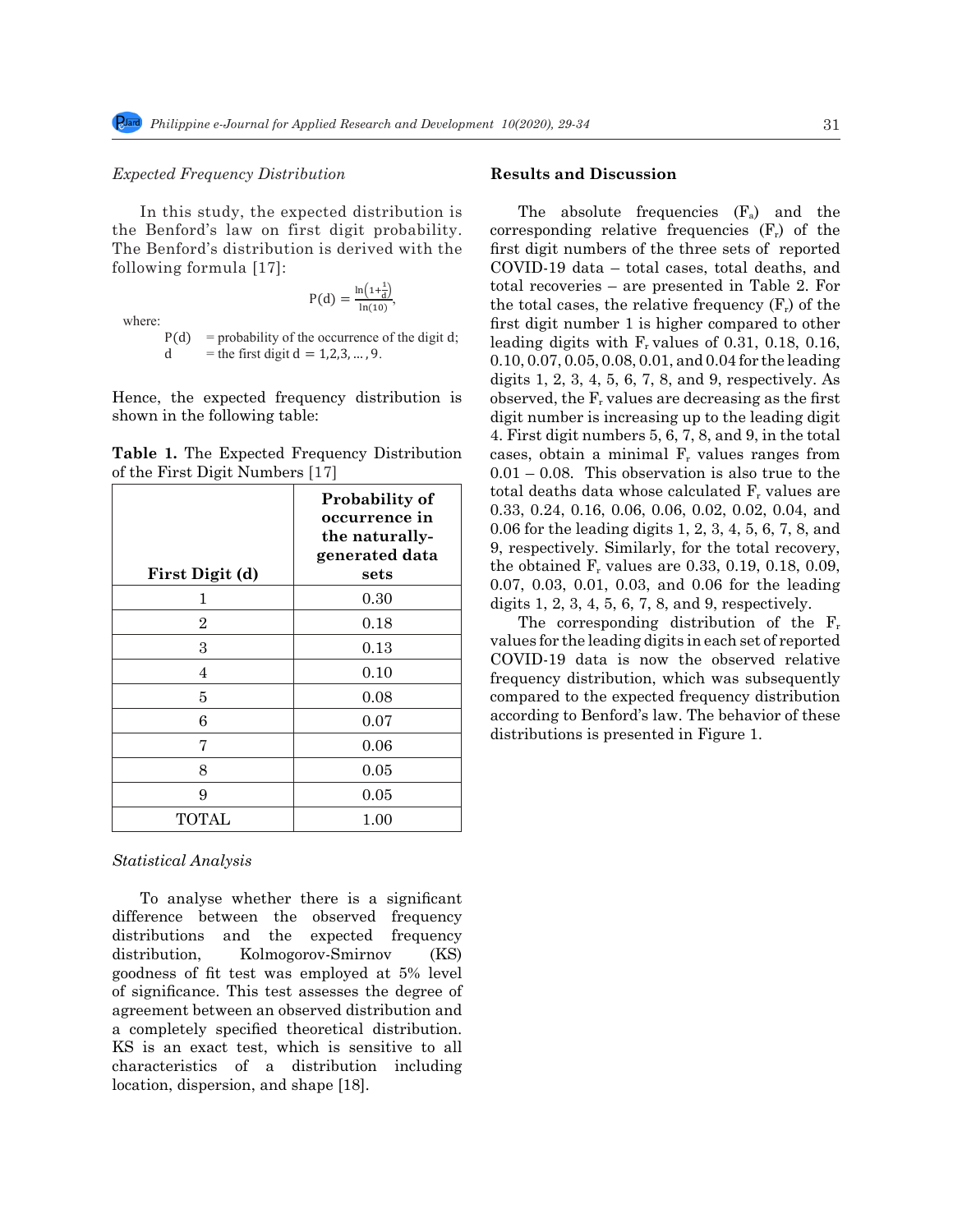| First           | <b>Total Deaths</b><br><b>Total Cases</b> |                                  | <b>Total Recoveries</b>          |                                  |                                  |                                  |
|-----------------|-------------------------------------------|----------------------------------|----------------------------------|----------------------------------|----------------------------------|----------------------------------|
| Digit<br>Number | Absolute<br>Frequency<br>$(F_a)$          | Relative<br>Frequency<br>$(F_r)$ | Absolute<br>Frequency<br>$(F_a)$ | Relative<br>Frequency<br>$(F_r)$ | Absolute<br>Frequency<br>$(F_a)$ | Relative<br>Frequency<br>$(F_r)$ |
| $\mathbf{1}$    | 26                                        | 0.31                             | 16                               | 0.33                             | 22                               | 0.33                             |
| $\overline{2}$  | 15                                        | 0.18                             | 12                               | 0.24                             | 13                               | 0.19                             |
| 3               | 13                                        | 0.16                             | 8                                | 0.16                             | 12                               | 0.18                             |
| 4               | 8                                         | 0.10                             | 3                                | 0.06                             | 6                                | 0.09                             |
| $\overline{5}$  | 6                                         | 0.07                             | 3                                | 0.06                             | $\overline{5}$                   | 0.07                             |
| 6               | $\overline{4}$                            | 0.05                             | 1                                | 0.02                             | $\overline{2}$                   | 0.03                             |
| $\overline{7}$  | 7                                         | 0.08                             | 1                                | 0.02                             | $\mathbf{1}$                     | 0.01                             |
| 8               | 1                                         | 0.01                             | $\overline{2}$                   | 0.04                             | $\overline{2}$                   | 0.03                             |
| 9               | 3                                         | 0.04                             | 3                                | 0.06                             | 4                                | 0.06                             |
| <b>TOTAL</b>    | 83                                        | 1.00                             | 49                               | 1.00                             | 67                               | 1.00                             |

**Table 2.** The Observed First Digit Distribution of COVID-19 Data in the Philippines.



Figure 1. The Observed Relative Frequency (F<sub>r</sub>) Distribution of the First Digit Numbers of COVID-19 Total Cases, Total Deaths, and Total Recoveries with the Benford's Law (Expected Distribution).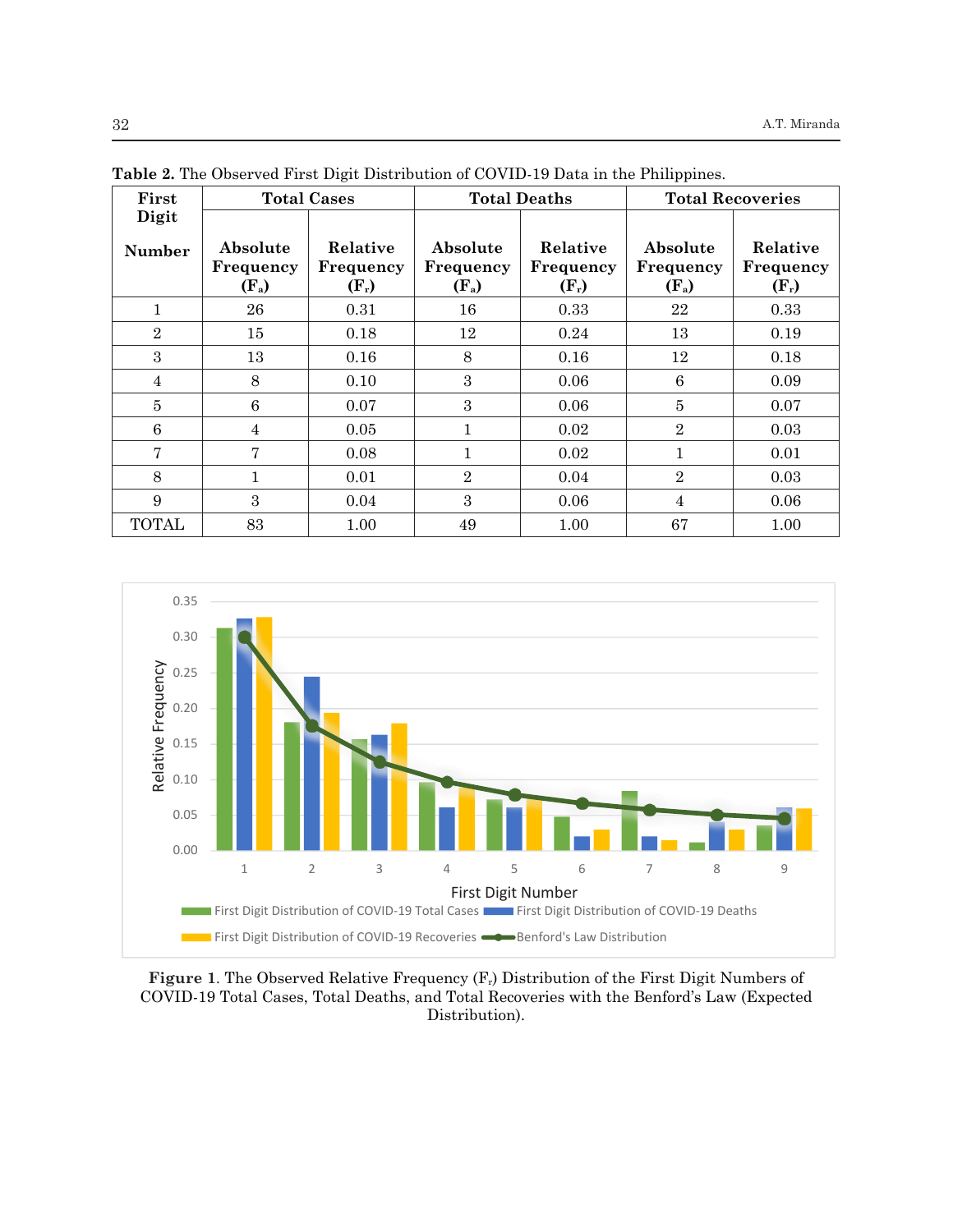In Figure 1, the three sets of the observed relative frequency  $(F_r)$  distributions for COVID-19 total cases, total deaths, and total recoveries are represented by the bar graphs, while the expected frequency distribution, the Benford's law, is characterized by the line graph. Through visual examination, the observed frequency distributions seem to agree with the expected frequency distribution. To statistically check the similarity of these distributions, Kolmogorov-Smirnov test (KS) was applied at 0.05 level of significance (see Table 3 for results).

**Table 3**. Test Difference between the Observed Frequency Distribution of COVID-19 Data and the Benford's Law.

| COVID-19<br>Data        | p-value | Interpretation  |
|-------------------------|---------|-----------------|
| <b>Total Cases</b>      | 0.979   | Not Significant |
| Total Deaths            | 0.699   | Not Significant |
| <b>Total Recoveries</b> | 0.699   | Not Significant |

In the three sets of COVID-19 data considered in this study, the statistical p-values are all greater than 0.05 significant level, leading to the conclusion that there is no significant difference between the relative frequency (F) distributions of the first digit number of the reported COVID-19 total cases, total deaths, and total recoveries and the Benford's law distribution. Hence, this suggests no substantial evidence that the reported COVID-19 data in the Philippines is fraudulent. This should help dispel doubts cast upon the country's COVID-19 data as provided by the DOH in its website. However, as the data sets considered were limited only to those reported as of April 30, 2020, it is recommended that this test be conducted on a regular basis until the pandemic is over.

### **Acknowledgments**

The author extends his gratitude to Southern Philippines Agri-Business and Marine and Aquatic School of Technology for its support in completing this study.

## **References**

- 1. WHO Director-General's Opening Remarks at the Media Briefing on COVID-19. 2020 Mar 11. Retrieved from https://www. who.int/dg/speeches/detail/who-directorgeneral-s-opening-remarks-at-the-mediabriefing-on-covid-19---11-march-2020#.
- 2. Ducharme, J. World health organization declares COVID-19 a 'pandemic.' Here's what that means. Times; 2020 Mar 11. Available from: https://time.com/5791661/ who-coronavirus-pandemic-declaration/.
- 3. Department of Health. DOH confirms first 2019-ncov case in the country; assures public of intensified containment measures; 2020 Jan 30. Available from: https://doh. gov.ph/doh-press-release/doh-confirmsfirst-2019-nCoV-case-in-the-country.
- 4. Santos, E. PH reports 276 new COVID-19 cases, total now 8,488. CNN Philippines; 2020 Apr 30. Available from: https:// www.cnnphilippines.com/news/2020/4/30/ philippines-covid-19-cases-deathsrecoveries.html.
- 5. Gotinga, JC. Hospital told not to report coronavirus deaths? DOH probing allegation. Rappler Philippines; 2020 Apr 12. Available from: https://www. rappler.com/nation/doh-probes-hospitaltold-not-report-coronavirus-deaths.
- 6. Berger, A & Hill, T.P. 2011. Benford's law strikes back: No simple explanation in sight for mathematical gem. The Mathematical Intelligencer, 33(1): 85–91; 2011.
- 7. Diekmann, A. Not the first digit! Using Benford›s Law to detect fraudulent scientific data. Journal of Applied Statistics, 34(3): 321-329; 2007. DOI: https://doi. org/10.1080/02664760601004940.
- 8. Goodman, W. The promises and pitfalls of Benford's law. Significance, 13: 38- 41; 2016. https://doi.org/10.1111/j.1740- 9713.2016.00919.x.
- 9. Kruger, P.S. and Yadavalli, V.S.S.. The power of one: Benford's law. The South African Journal of Industrial Engineering, 28(2): 1-13; 2017. Available from: DOI http://dx.doi.org/10.7166/28-2-1753.